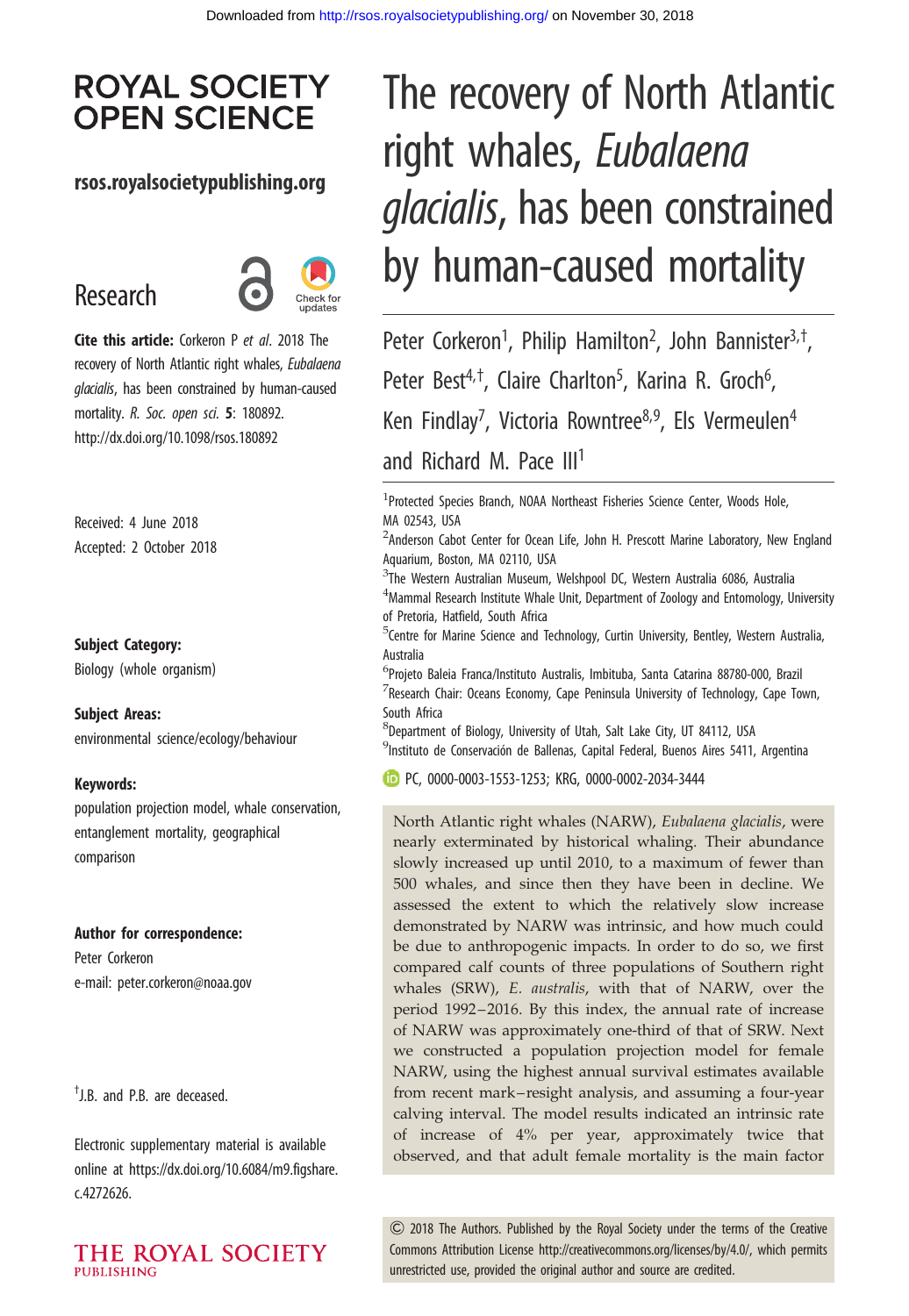influencing this rate. Necropsy records demonstrate that anthropogenic mortality is the primary cause of known mortality of NARW. Anthropogenic mortality and morbidity has limited the recovery of NARW, and baseline conditions prior to their recent decline were already jeopardizing NARW recovery.

# 1. Introduction

The near-extinction of several species of baleen whales by commercial whaling removed these animals as functional components of marine ecosystems [[1](#page-9-0)]. Today many populations are increasing in abundance, but some are recovering more slowly than others [\[2\]](#page-9-0). Are these differences in recovery due to ongoing anthropogenic impacts or intrinsic ecological factors [\[3\]](#page-9-0)? Determining the extent to which anthropogenic impacts impede whales' recovery is important. For biodiversity conservation, some whale species (or populations) are at risk of extinction as they number in the dozens [[4,5\]](#page-9-0), or in the low hundreds and are declining [[6](#page-9-0)]. As ecosystem service providers, baleen whales can be important ecosystem engineers, for example by provision of iron in systems where it is lacking [[7](#page-9-0)], or by cycling nutrients through the water column [\[8\]](#page-9-0). Ensuring whales' recovery will mean that they may resume their prior ecosystem roles, thereby contributing to marine ecosystem integrity. Here we compare patterns of recovery of four populations of two species of right whales, Eubalaena, and attempt to assess the extent to which differences in recovery of one are due to anthropogenic activity rather than ecologically intrinsic factors.

There are three species of Eubalaena: North Atlantic, E. glacialis (NARW); North Pacific, E. japonica (NPRW); and Southern, E. australis (SRW) right whales. All right whale populations were reduced substantially by historical whaling [[2](#page-9-0)]. There were two populations of NARW, one of which (the eastern) appears to be extinct [\[9](#page-9-0)], while the western population off the eastern seaboard of North America has been the subject of substantial research effort throughout their known range since the 1980s [[10\]](#page-9-0). NARW abundance increased between 1990 and 2010 at approximately 2.8% per year, and since then has declined [[6](#page-9-0)]. The species' abundance was estimated at 458 individuals in 2015, using a Bayesian mark– resight analysis of photo-identification data [\[6\]](#page-9-0). Of the three species, the habitat of North Atlantic right whales is the most heavily industrialized [\[10](#page-9-0)].

Similarly, there are two populations of NPRW; the eastern population of NPRW is believed to number only around 30 individuals [[4](#page-9-0)], and the status of the western population is uncertain, although it appears to be larger than the eastern [[11\]](#page-9-0). There are no records of NPRW births in recent years, and the locality of the calving ground(s) for NPRW remains unknown. Also, there is no time series of NPRW abundance. As there are no data with which NPRW could be compared with other right whales, they are not considered further in this paper.

There appear to be seven populations of SRW, distinguished by the locations of their calving grounds and genetic studies [[12\]](#page-9-0). These are off: the eastern coast of South America (Argentina and Brazil [\[13](#page-9-0)]); Tristan da Cunha [\[14](#page-9-0)]; the southern coast of Africa (South Africa and Namibia [[15,16\]](#page-9-0)); the southwestern and south-central coast of Australia [[17\]](#page-9-0); the southeast and east coast of Australia [\[18](#page-9-0),[19\]](#page-10-0); the Auckland Islands and New Zealand [\[12](#page-9-0)]; and the Peruvian and Chilean coasts of western South America [\[20](#page-10-0)]. The status of the population that calves around Tristan da Cunha is unknown, as is the extent of immigration between these whales and those observed off either Africa or South America [\[14](#page-9-0)[,21](#page-10-0)]. Data collection for the whales off Chile and Peru has been sporadic, and this population is extremely small [\[20](#page-10-0)].

Most SRW calve in shallow inshore waters, and calving sites are predictable in time and space. Female right whales with calves tend to remain at the surface and move slowly. This behaviour, coupled with the ease with which right whales can be identified from aerial photographs of their head [\[6\]](#page-9-0), makes females with calves of the year on the calving grounds relatively easy to survey [\[22](#page-10-0)]. This has resulted in long-term survey programmes instituted for those populations where it has been logistically and financially feasible.

Multi-decadal survey data exist for SRW populations off eastern South America [\[23](#page-10-0)], southern Africa [\[24](#page-10-0)], and southwest Australia [[17,](#page-9-0)[25](#page-10-0)]. An incomplete time series (1995 –1998, and the 2006 onwards) exists for SRW calving around the Auckland Islands [[26,27](#page-10-0)]. There are very few data for the SRW populations calving off south-east/east Australia nor for the Peruvian and Chilean coasts of western South America, and no data for the SRW population calving off Tristan da Cunha, so these populations are not considered further.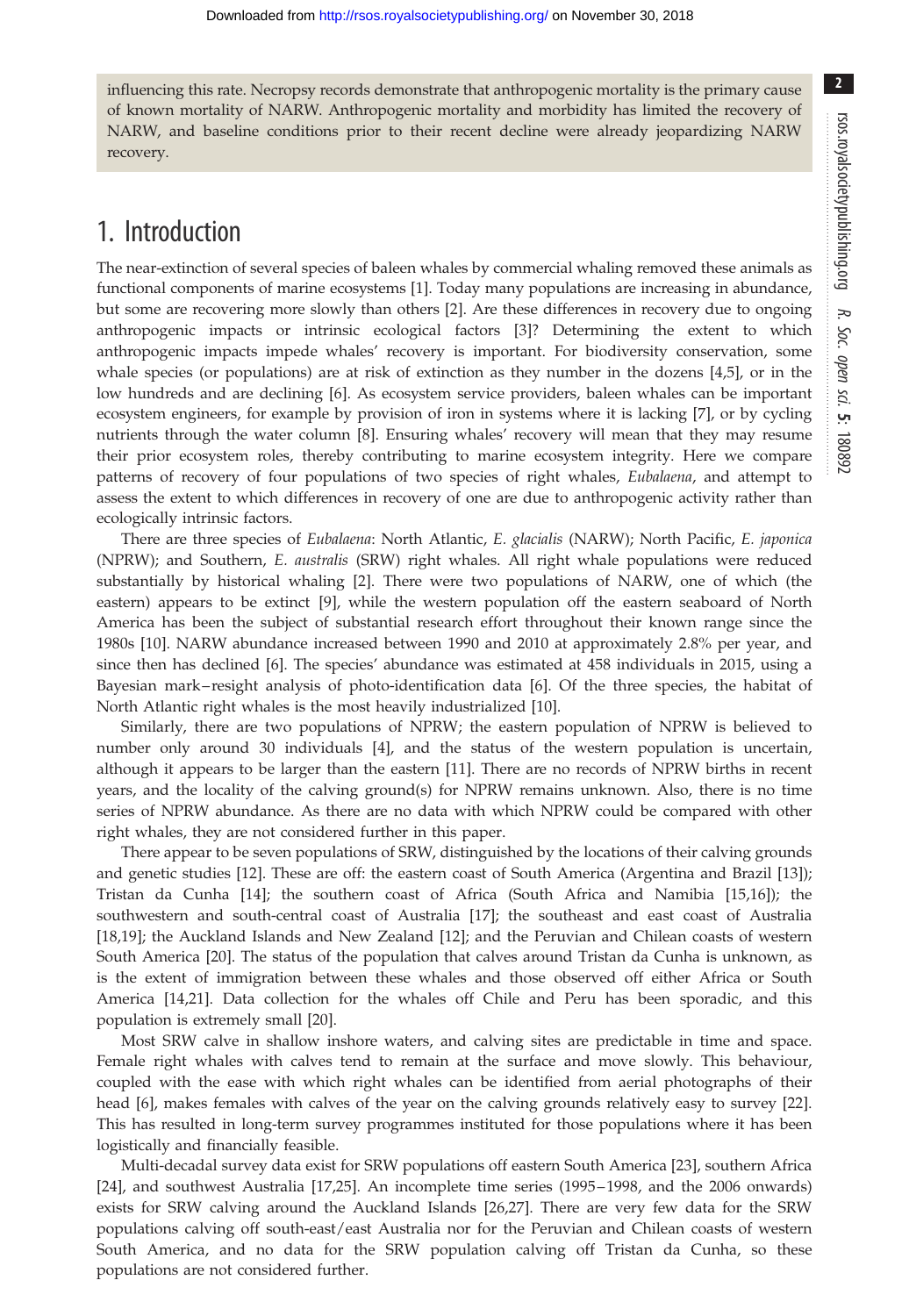<span id="page-2-0"></span>

Figure 1. Right whale, Eubalaena, calf counts over time, 1992 - 2016, raw data. NARW: North Atlantic right whale, E. glacialis; SRWOz: Southern right whale, E. australis, Southwest Australia; SRWSAf: Southern right whale, South Africa; SRWSAm: Southern right whale, eastern South America. R code for the figure is provided in electronic supplementary material 2.

Here we use calf counts to compare the recovery of NARW with the three populations of SRW for which comparable time-series data are available. To do this, we use the only measure that is directly comparable among populations: a raw minimum count of calves known to be born each year. Further, we question the extent to which the lower rate of increase over time of NARW is intrinsic, or anthropogenically driven. To do this, we construct a matrix population model [[28\]](#page-10-0) for female NARW to establish a maximum intrinsic rate of increase for NARW given the conditions in which they currently live, and compare this with the observed rate of increase.

### 2. Methods

#### 2.1. Data

We analysed four time-series of counts of calves born each year, from 1992 or 1993 to 2013 or 2016 inclusive. These were: North Atlantic right whales (NARW); SRW off eastern South America (SRWSAm); southern Africa (SRWSAf ); and southwest Australia (SRWOz). We did not include the Auckland Islands population as the gap in that time series was too large. We selected 1992 as our starting year as it marked the start of intensive aerial surveys of NARW calving habitat over the winter [\[29](#page-10-0)], and comparable datasets are available for the four time series analysed. SRW calve in the austral winter (i.e. mid-year), so for them the calving year is the year in which calving occurs. NARW calve in the boreal winter, with calving starting in December. Here, we follow Pace et al. [[6](#page-9-0)] and take December as the starting point for the 'calving year', so the 2016 calving year started in December 2016 and ended in March 2017. Details of the survey methods used to collect calf counts over time from each site are provided in electronic supplementary material 1.

#### 2.2. Analysis

We tested whether the slopes of the relationships of calf counts over time (i.e. average annual increases and their uncertainty) differed between the four populations of right whales under study. Analyses were run in R version 3.4.3 [\[30\]](#page-10-0), using the libraries MASS [\[31\]](#page-10-0), ggplot2 [[32](#page-10-0)]; ggfortify [[33,34\]](#page-10-0); sjPlot [[35\]](#page-10-0) and phia [\[36\]](#page-10-0). Populations were treated as categorical predictors (Sites) with four categories: NARW, SRWOz, SRWSA and SRWSAm. Calf counts were available for Sites over the period 1992 – 2016 ( figure 1), with the exceptions of SRWSA, for which data were from 1992 to 2013, and SRWOz, for which the data were from 1993 to 2016. We tested whether the trend in calf counts over time differed among populations using Generalized Linear Models (GLMs). We ran a Negative Binomial GLM with log-link, including an interaction effect of population and Year. We adjusted p-values when making multiple comparisons, using Benjamini & Hochberg's False Discovery Rate [[37](#page-10-0)] (in phia::testInteractions). Data and R code are included in electronic supplementary material 2.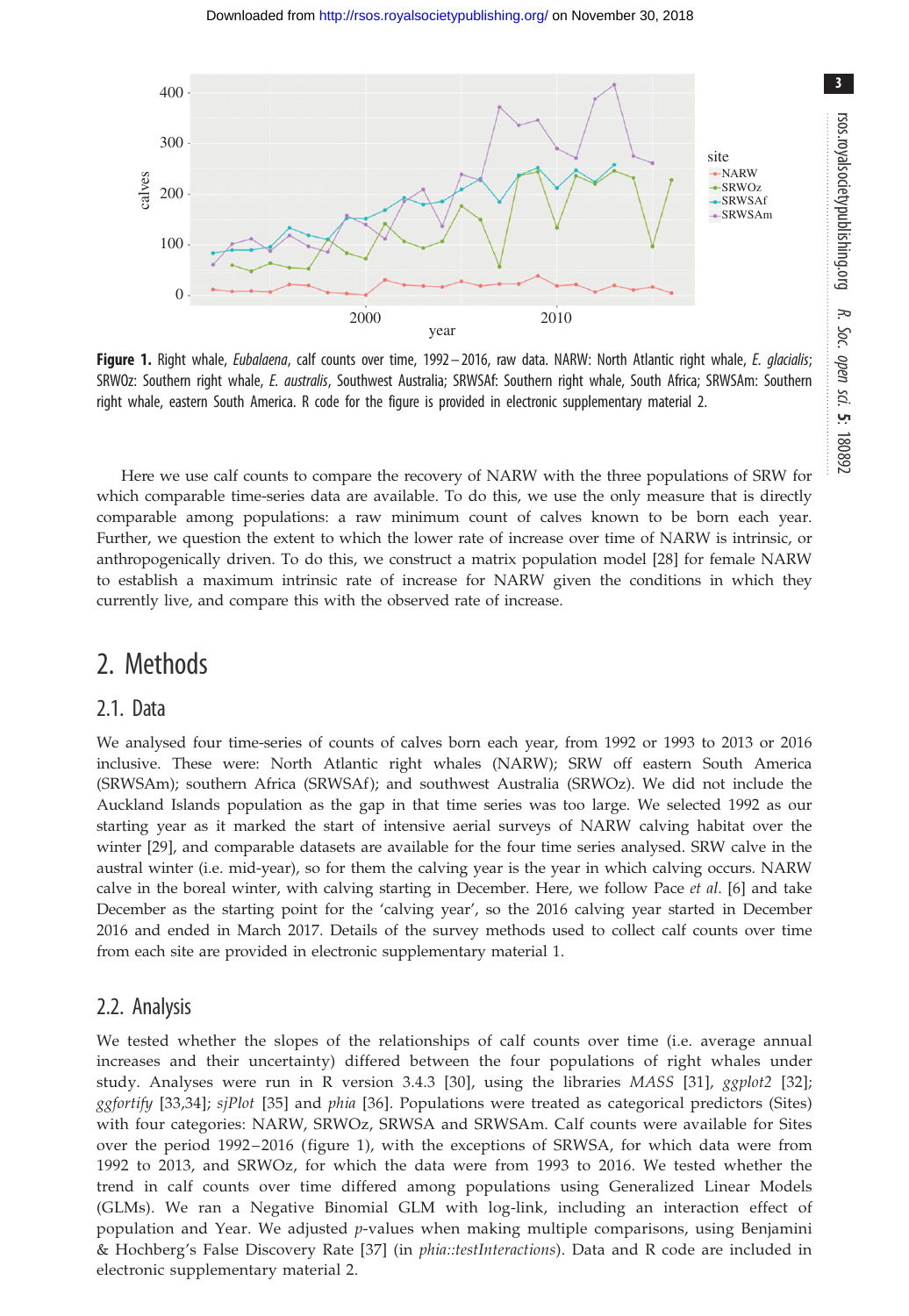

<span id="page-3-0"></span>

Figure 2. Simplified, stage-structured model of the demography of female North Atlantic right whales, Eubalaena glacialis. Females are born as calves and remain in the calf state for one year, then transition to the juvenile state, where they remain for eight years, after which, on becoming pregnant, they enter the adult stage. Maximum longevity is assumed to be 69 years. S<sub>cj</sub> is the probability of transitioning from calf to juvenile, S<sub>i,j</sub> the probability of remaining in the juvenile state, S<sub>i,a</sub> the probability of transitioning from juvenile to adult, and S<sub>a,a</sub> the probability of remaining in the adult state;  $f_{\text{adlt}}$  is the probability of an adult whale giving birth to a calf. Solid black lines with arrows indicate the direction of transitions. R code for the figure is provided in electronic supplementary material 3.

### 2.3. Population projection models

We constructed a simple, three-stage population projection model for female right whales ( figure 2). We selected the highest annual survival rates estimated for NARW from the Bayesian mark – resight analysis of photo-identifications published recently [[6](#page-9-0)]. These were: calves: 0.96299; juveniles: 0.97507; and adult females: 0.97314, all from 2008. We assumed a juvenile stage duration of nine years [\[22](#page-10-0),[25,38](#page-10-0),[39\]](#page-10-0), and a maximum longevity of 69 years [\[10\]](#page-9-0). Survival and transition probabilities for stages were calculated (using Equations 1 and 2 in [[40\]](#page-10-0)) (see R code in electronic supplementary material 3). We assumed a calving interval of four years, for the following reason. The mean calving interval for calving females from the NARW Catalog is 4.69 years (P Hamilton 2018, unpublished data). The mean observed calving intervals for SRW include 3.16 years for South Africa [[39](#page-10-0)], 3.42 years for Argentina [\[41\]](#page-10-0), 3.31 years for the Auckland Islands [\[27\]](#page-10-0) and 3.3 years for Australia [[25](#page-10-0)]. Rather than assume that NARW can reproduce as rapidly as SRW, we use four years as the approximate mid-point between the values for NARW and SRW.

The model was run in R 3.4.3 (R Core Team 2017), using the libraries diagram [\[42](#page-10-0)], popbio [\[43](#page-10-0)] and popdemo [\[44](#page-10-0)]. R code to run the model is included in electronic supplementary material 3.

### 3. Results

#### 3.1. Calving over time

The slope of the GLM of calf counts over time ([figure 3](#page-4-0)) for NARW was significantly different from all SRW Sites, none of which were significantly different from each other [\(table 1\)](#page-4-0). The calf counts for NARW increased at 1.98% per year (s.e. 1.030), while SRW increased at 5.34% (s.e. 0.964), 6.58% (s.e. 0.861) and 7.21%/year (s.e. 0.845, [table 2\)](#page-5-0) for the South Africa, Southwest Australia and eastern South America populations, respectively.

### 3.2. Population projection models

[Table 3](#page-5-0) shows the matrix model used in the best NARW female survival analysis. The matrix presented in [table 3](#page-5-0) is the mathematical representation of the simplified, stage-structured model of the demography of female NARW, given the values listed above and calculating survival and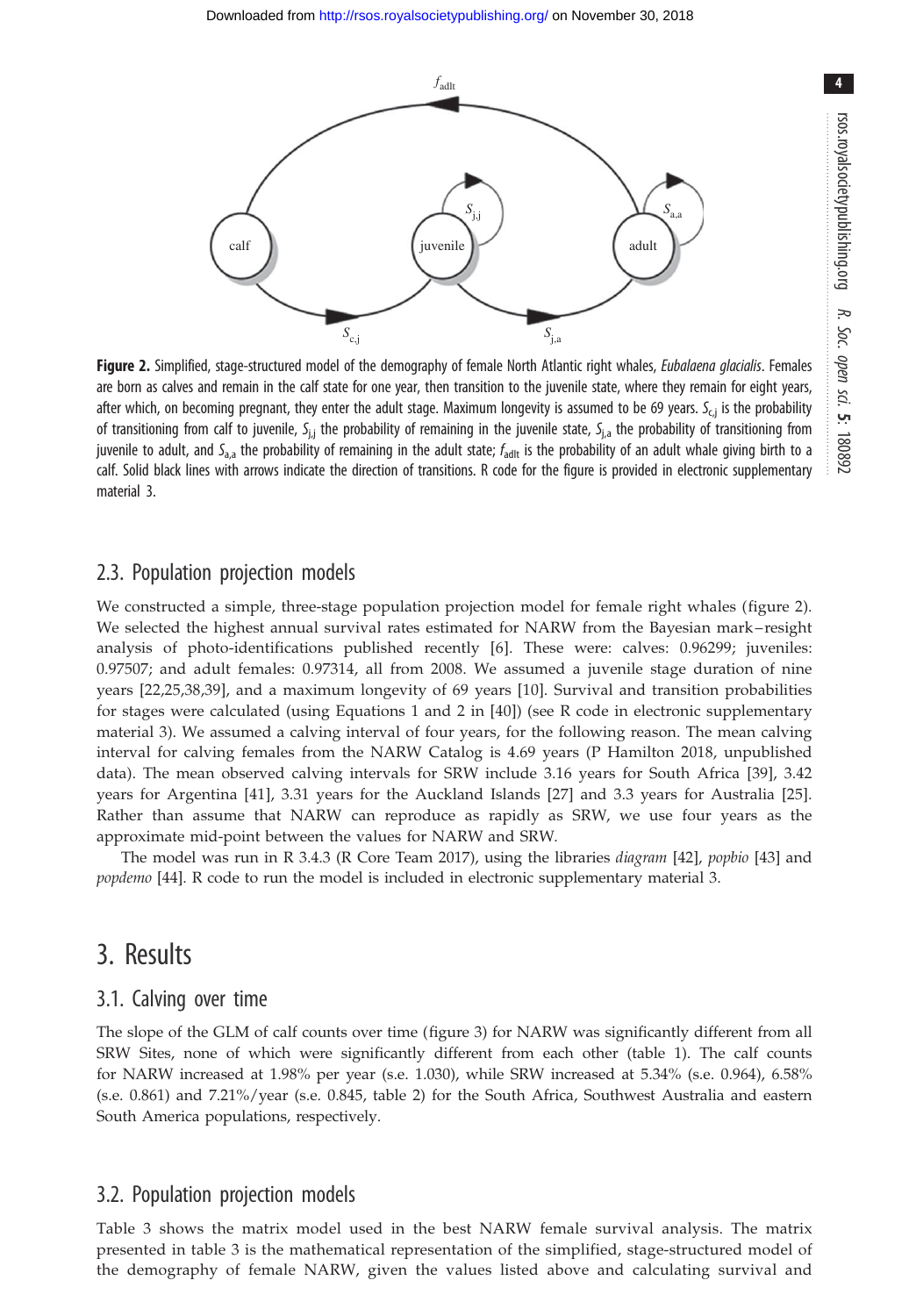<span id="page-4-0"></span>

Figure 3. Right whale, Eubalaena, calf counts over time, 1992-2016. Model predicted slopes for all four sites (solid lines). Shaded areas are 95% confidence intervals of the slopes. Acronyms are as per [figure 1](#page-2-0). R code for the figure is provided in electronic supplementary material 2.

Table 1. Results of the Negative Binomial Generalized Linear Model with log-link, including an interaction effect of population and Year. p-values were adjusted for multiple comparisons, using Benjamini & Hochberg's False Discovery Rate (in phia::testInteractions). NARW: North Atlantic right whale; SRWOz: Southern right whale, Southwest Australia; SRWSAf: Southern right whale, South Africa; SRWSAm: Southern right whale, eastern South America. R code for the GLM is provided in electronic supplementary material 2.

|               | value       | d.f. | Chisa   | $Pr($ > Chisq) |
|---------------|-------------|------|---------|----------------|
| NARW-SRWOz    | $-0.046037$ |      | 11.7675 | $0.0018082**$  |
| NARW-SRWSAf   | $-0.033561$ |      | 5.6593  | $0.0347260*$   |
| NARW-SRWSAm   | $-0.052324$ |      | 15.4249 | 0.0005151***   |
| SRW0z-SRWSAf  | 0.012476    |      | 09317   | 0.4013015      |
| SRW0z-SRWSAm  | $-0.006287$ |      | 0 2717  | በ 6022247      |
| SRWSAf-SRWSAm | $-0.018763$ |      | 2.1409  | 0 2151238      |
| resi          |             |      |         |                |

 $*_{p}$  < 0.05;  $*_{p}$  < 0.01;  $*_{p}$  < 0.001.

transition probabilities for stages (using Equations 1 and 2 in [[40](#page-10-0)]). [Table 3](#page-5-0)'s representation, using the same notation as [figure 2](#page-3-0), is:

| D         | í)  | $F_{\text{adlt}}$ |  |
|-----------|-----|-------------------|--|
| $S_{c,j}$ | Л   | 0                 |  |
|           | i,a | $S_{\rm a,a}$     |  |

The intrinsic rate of increase for NARW is the dominant eigenvalue of this matrix [[43\]](#page-10-0) derived from this model which is 1.040 (i.e. 4% annual increase). Elasticity analysis [[28](#page-10-0)] measures the proportional change in the intrinsic rate of increase driven by the proportional change of each of the matrix elements (i.e. survival of different life stages and fecundity). Given the stable stage distribution estimated from the matrix (the right eigenvector) and the reproductive value (the left eigenvector), elasticities can be calculated [[28,43\]](#page-10-0) (see electronic supplementary material 3 for R code). As elasticities sum to one [[28](#page-10-0)], their meaning is straightforward to interpret. In this instance, elasticity analysis demonstrated that adult female mortality was proportionally the most important influence on asymptotic population growth rate ([table 4](#page-5-0)), and accounted for about two-thirds of the change in NARW's intrinsic rate of increase.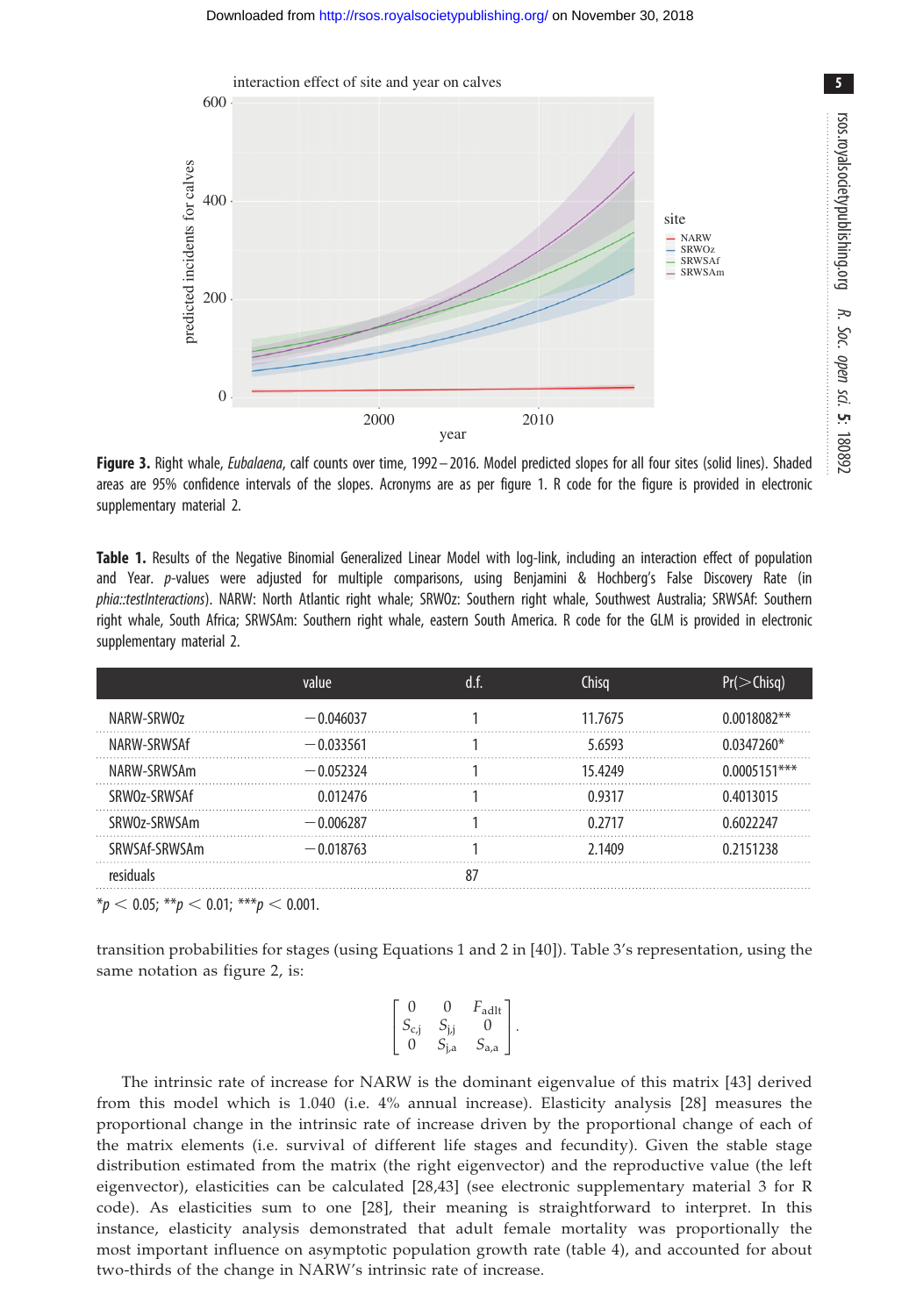<span id="page-5-0"></span>Table 2. Back-transformed interaction means and standard errors for the Negative Binomial Generalized Linear Model (with loglink) of calf counts over time, 1992– 2016. The point estimate (mean) is the average annual rate of increase, and the s.e. is the standard error of this estimate. Multiplication by 100 gives the annual percentage increase for each whale population over time. Acronyms are as per [table 1.](#page-4-0) R code for the GLM is provided in electronic supplementary material 2.

| site          | mean          | s.e. |
|---------------|---------------|------|
| NARW          | 0.0198        |      |
| SRW0z         | <u>በ በ658</u> |      |
| SRWSAf        | 00534         |      |
| <b>SRWSAm</b> | 0.0721        |      |

Table 3. The matrix model used in the best NARW female survival analysis. R code calculating the matrix is provided in electronic supplementary material 3.

|          | <b>call</b> | ımmature |      |
|----------|-------------|----------|------|
| calf     | ) ᲘᲘᲘᲘᲘ     | Ი ᲘᲘᲘᲘᲘ  | 1750 |
| immature | በ ባ67ባባ     | 0.86368  | 0000 |
| adult    | ) በበበበበ     | 0.11139  | 9664 |

Table 4. Results of elasticity analysis of the matrix used in the best NARW female survival analysis. R code for calculating the elasticity analysis is provided in electronic supplementary material 3.

|      | calt   |         | adult |
|------|--------|---------|-------|
| calf |        |         |       |
|      | በ በ474 |         |       |
|      |        | ነ በ474በ |       |

In order to compare this intrinsic rate of increase with that observed, we ran 1000 stochastic projections of the matrix, from 1990 to 2015 [\(figure 4](#page-6-0)). First, we derived the proportions of each lifehistory stage from the stable stage distribution of the matrix [[28\]](#page-10-0). From a starting population of 123 females in 1990 [[6](#page-9-0)], this gave a 1990 population of eight calves, 46 juveniles and 69 adults (see electronic supplementary material 3). The median projected estimate 25 years later was 326 (95% quantiles: 266 –393), female right whales of all stages (i.e. calves, juveniles and adults), compared to the observed 186 (95% credible intervals: 174 –195, [\[6\]](#page-9-0)).

# 4. Discussion

### 4.1. Why are NARW recovering more slowly than SRW?

The rate at which NARW calf counts have increased over the past 25 years (around 2% per year) is substantially less than that for the three SRW populations for which a comparable time series is available (between 5.3–7.2%/year). NARW calf production has increased slowly, with occasional periods of both relatively high and very low annual calf production ([figure 1](#page-2-0)). Over the same time, the three SRW populations' patterns of recovery have been similar, with the numbers of calves born increasing relatively steadily, from dozens in the 1980s–1990s to hundreds recently.

To what extent is this difference in annual increase due to relatively greater ongoing anthropogenic impacts on NARW, rather than being ecologically intrinsic? NARW and SRW are similar animals, and were thought to be one species until molecular genetic analyses demonstrated otherwise [\[45](#page-10-0)]. The body condition of NARW, as estimated using visual health assessments, has been declining over recent years, and periods of reduced calving success coincide with periods during which all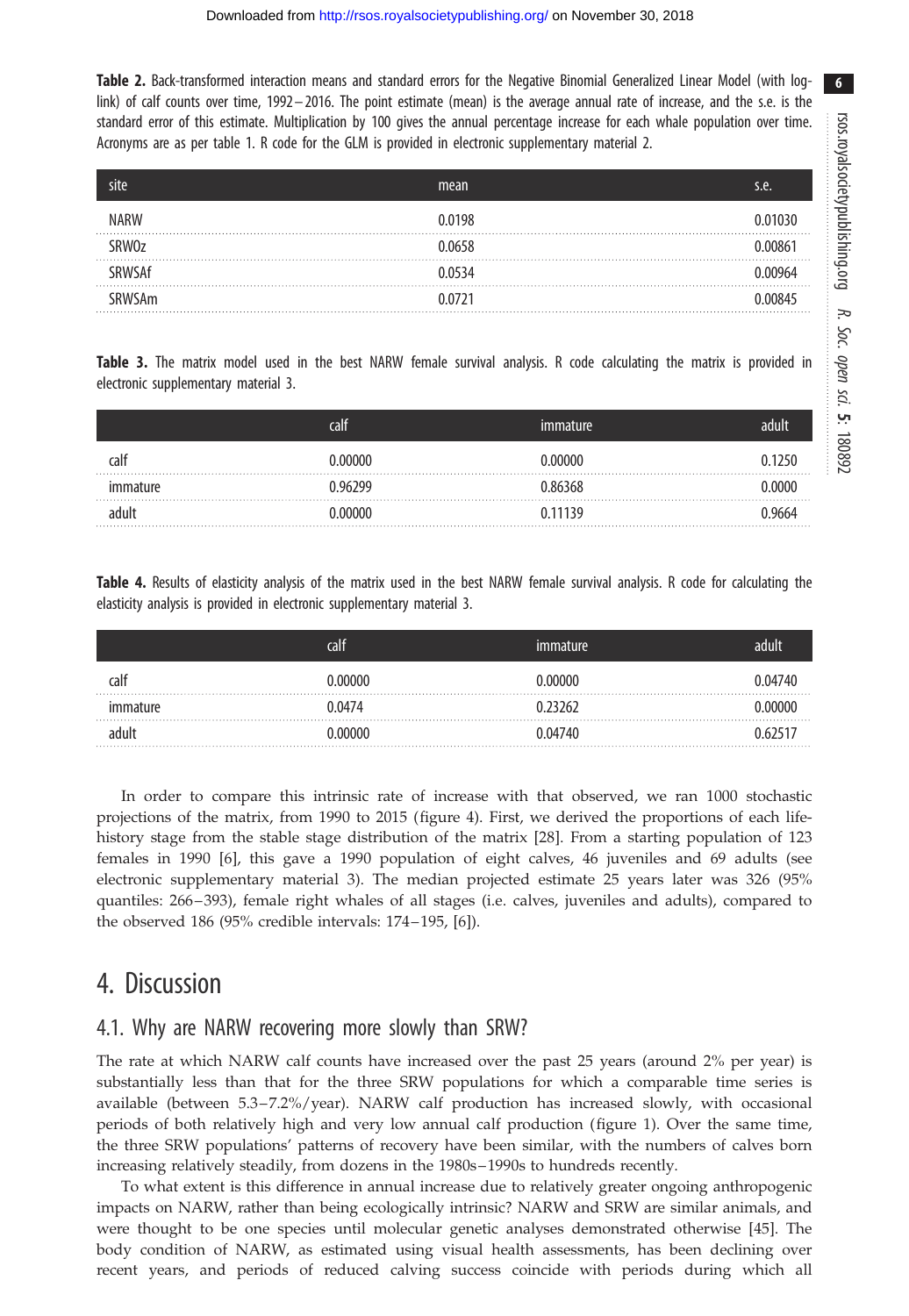<span id="page-6-0"></span>

Figure 4. Projected population growth of female North Atlantic right whales. Projection uses the 'best NARW female survival matrix' [\(table 3](#page-5-0)). Projection is for all female NARW: calves, juveniles and adults. The projection assumes a female population of NARW of 123 individuals in 1990 [\[6\]](#page-9-0). The proportions of each life-history stage for this starting population were calculated from the stable stage distribution of the matrix [\[28\]](#page-10-0). This estimated a starting population of 8 calves, 46 juveniles and 69 adults, and projects forward a further 25 years post-1990, to 2015. The horizontal green line demarcates 186 females, the estimated abundance of female NARW in 2015 [\[6\]](#page-9-0). R code for the figure is provided in electronic supplementary material 3.

individuals of the species showed poorer overall health [[46\]](#page-10-0). That female baleen whales forgo reproduction in response to poor body condition is well established [[47\]](#page-10-0). In the southwest Australian population of SRW, longer and rounder females invested more energy into their calves than did smaller females in poorer condition [[48\]](#page-10-0). Also, calves of larger, more rotund females gained more body volume over the three-month period at the calving ground than did calves of shorter, more thin females [\[48](#page-10-0)].

Stochasticity in NARW calving over time has been correlated with availability of Calanus finmarchicus [\[49](#page-10-0)]. Likewise, climate [[50,51](#page-10-0)] and krill density [[50\]](#page-10-0) have been correlated with calf production of SRW off South America. Further studies comparing all SRW populations would be enlightening, but are beyond the scope of this paper. These findings help explain the stochasticity ([figure 1](#page-2-0)) in calving time series, that is, the pattern of the residuals around the GLM's fit. What drives the slope of the calving trajectory is a different question, and the elasticity analysis of our matrix model demonstrates that the primary driver is adult female survival.

Furthermore, the current abundance of NARW, even at its recent maximum ( just under 500 individuals, [\[6\]](#page-9-0)) is substantially less than projections of their previous historical abundance (e.g. 9000– 21 000, [[52\]](#page-10-0)). That zooplankton productivity and availability in the western North Atlantic has declined to the extent that food limitation is the sole reason for NARW's poor record of calving has not been demonstrated. In what other ways could adult female NARW be energy-limited?

The energy budget of any animal involves both energy intake and expenditure. Recently, a hithertoignored source of significant energy expenditure for NARW has been identified: entanglement in fishing gear [\[53](#page-10-0)]. Almost all individual NARW (83%) have been entangled at least once, and with many (59%) entangled two or more times [\[54](#page-10-0)]. The energetic demand from the drag associated with entanglement can be comparable to the cost of a one-way migration, and is sufficient to impact the likelihood that a female can successfully reproduce [[53\]](#page-10-0). Entanglements can last from months to years, and recovery from entanglements can take similar time, so the time over which an entanglement episode affects a female NARW is also an issue [[53\]](#page-10-0). For SRW, entanglement in fishing gear, when compared with NARW, is almost non-existent [\[55,56](#page-10-0)].

Adult female survival, rather than calving interval, is well established as having greatest influence on NARWs' intrinsic rate of increase [\[57](#page-10-0)]. Elasticity analysis of our model ([table 4](#page-5-0)) shows adult female survival to be more than an order of magnitude more important than calving rate. Projections of our matrix model suggest that, had the survival of female NARW remained at the highest rates observed over the time series (0.975 for juveniles, 0.973 for adult females), and calving intervals been around four years, the species' numbers could have increased at 4%/year. Were that the case, our stochastic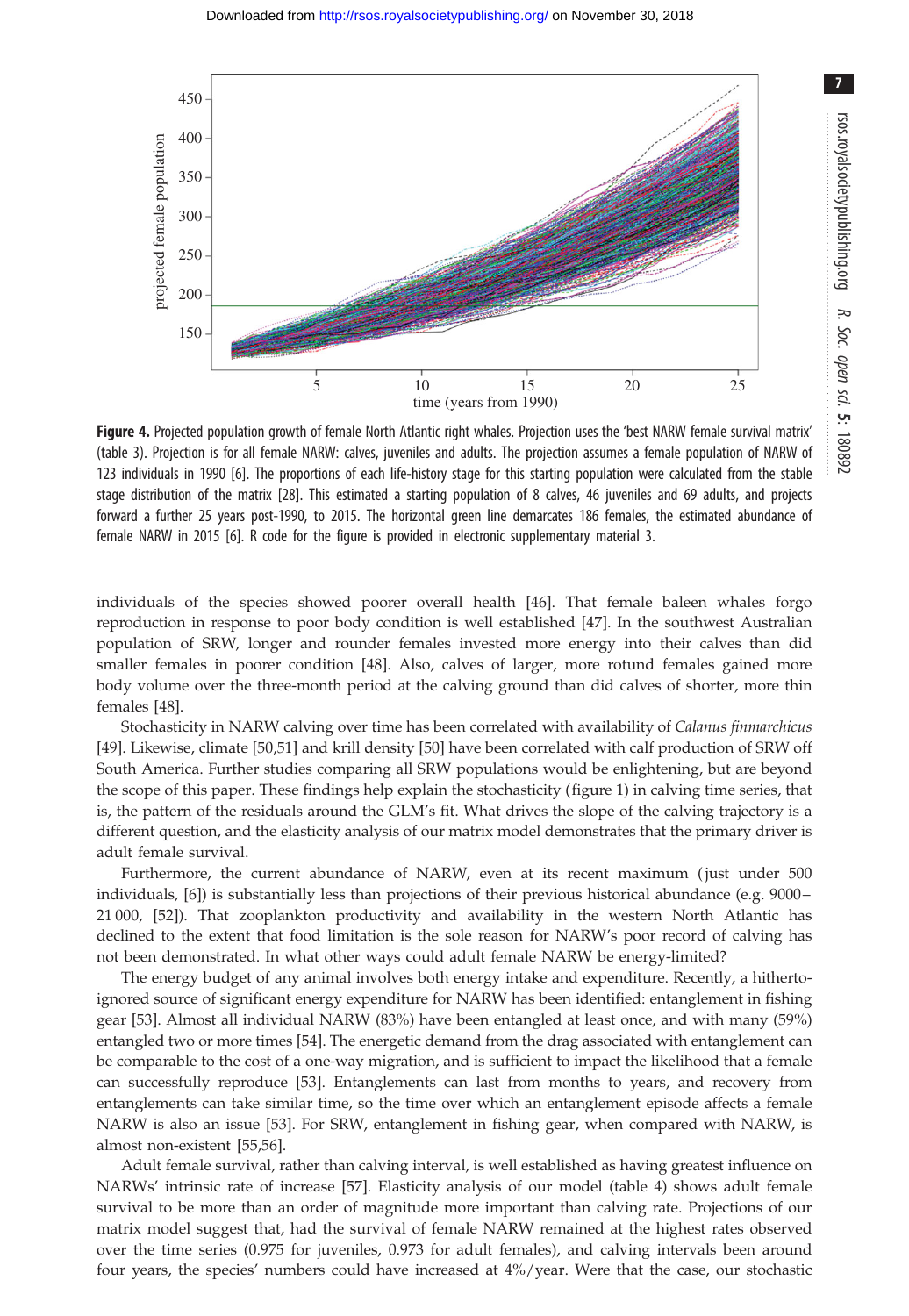projections from that model indicate that there would have been almost twice the number of females in the species in 2015 as there actually were.

### 4.2. Implications for conservation

Thus, while some of the stochasticity in NARW calving may be environmental [\[48](#page-10-0)], the general slope of the recovery trajectory is driven by female mortality, particularly of adults. What drives female mortality in NARW? Over a period of 40 years, 1970–2009 inclusive,  $\sim$ 80% (70 of 87) of NARW mortalities for which the cause of mortality is known (there were 122 mortalities identified overall), were anthropogenic ([\[58](#page-10-0)] numbers extracted from table 2 of that paper). This proportion is likely biased low as it does not differentiate calves of the year, which are more prone to natural mortality [[55,59](#page-10-0)], from other age cohorts. With almost no observations from any other sources of mortality, a reasonable inference is that the vast majority of non-calf female NARW mortality is anthropogenic.

Similarly, most mortalities of SRW that have been observed are of calves of the year. The significant mortalities of calves of the year observed at Península Valdés, Argentina, in recent years [[60\]](#page-10-0) appear to be influenced by local environmental changes (including the behaviour of kelp gulls, Larus dominicanus, [\[61](#page-10-0)]). Most mortalities (for which an age class of the carcass could be determined) observed over 36 years (1963– 1998 inclusive) off South Africa [[56\]](#page-10-0), and 57 years (1950–2006 inclusive) off southern Australia [[55\]](#page-10-0) were of calves of the year: 31 of 53 carcasses, and 16 of 28, respectively. The deaths of very few whales in either country were definitively anthropogenic: definitely eight, and possibly 16 of 55 SRW deaths off South Africa [[56\]](#page-10-0), and three of 28 off Australia [\[55](#page-10-0)].

Best et al. [\[56](#page-10-0), p. 176], referring to SRW off South Africa, stated that 'the current degree of anthropogenic mortality does not seem to pose a major conservation concern for this population'. While this statement is somewhat dated now, our analysis ([figure 3\)](#page-4-0) suggests it remains valid. Survival of adult female SRW off South Africa (data 1971–1998) was estimated at 0.986 (95% CI: 0.976–0.999), [\[62](#page-11-0)], or an annual mortality rate of 0.014, approximately half of the lowest annual mortality estimated (0.02686, in 2008) for adult female NARW. Note that, by using the highest estimates of female survivals from the Pace et al. [[6](#page-9-0)] time series, we may still be overestimating what the mortality rate (i.e. underestimating survival) of female NARW would be if there were no anthropogenic mortality, and thereby underestimating NARW's possible intrinsic rate of increase. However, we chose our approach as we cannot rule out the possibility that there is at least some natural difference in the survival of NARW and SRW.

Our projections from the best NARW female survival model suggest there could have been around 326 female NARW in 2015 (and so at least 650 individuals in the species), if whales' survival had been consistently as good as the best observed in the 1990–2015 time series [[6](#page-9-0)]. Had that been the case, the discovery of at least 17 dead right whales in 2017 would have been cause for alarm, but relative risk to the species would have been manageable. Instead, the recent detection of a decrease in NARW abundance since 2010 [\[6\]](#page-9-0), coupled with the discoveries of mortalities in 2017, means that 'the North Atlantic right whale is in deep trouble again' [[63](#page-11-0)].

For comparison, since 2003, there has been substantial mortality of SRW calves of the year on the calving grounds at Península Valdés, Argentina, with over 600 found dead to the end of 2013 [\[60,61](#page-10-0)]. Because the population of SRW in the western South Atlantic showed decades of substantial increase [\(figure 3](#page-4-0)) prior to these mortalities, the immediate risk to this population is far less than the current risk to NARW.

### 4.3. Caveats

We recognize that using counts of calves born each year could be biased, compared with estimates of absolute abundance for each right whale population. The three SRW populations are not surveyed on the foraging grounds, and only data from calving surveys are available. It is possible that some births are missed because of this. NARW are surveyed intensively throughout the year [[10\]](#page-9-0), so it is much less likely that births are missed. If the proportion of SRW births being missed increased over the time series, the SRW rates of increase over time would be biased low. If the proportion of SRW births missed remained constant over the time series, this would give an underestimate of the number of births, but not their rate of increase. If this bias exists, what it does not do is change the main finding of this comparison, that NARW are increasing more slowly than the SRW populations for which we have good calving time series.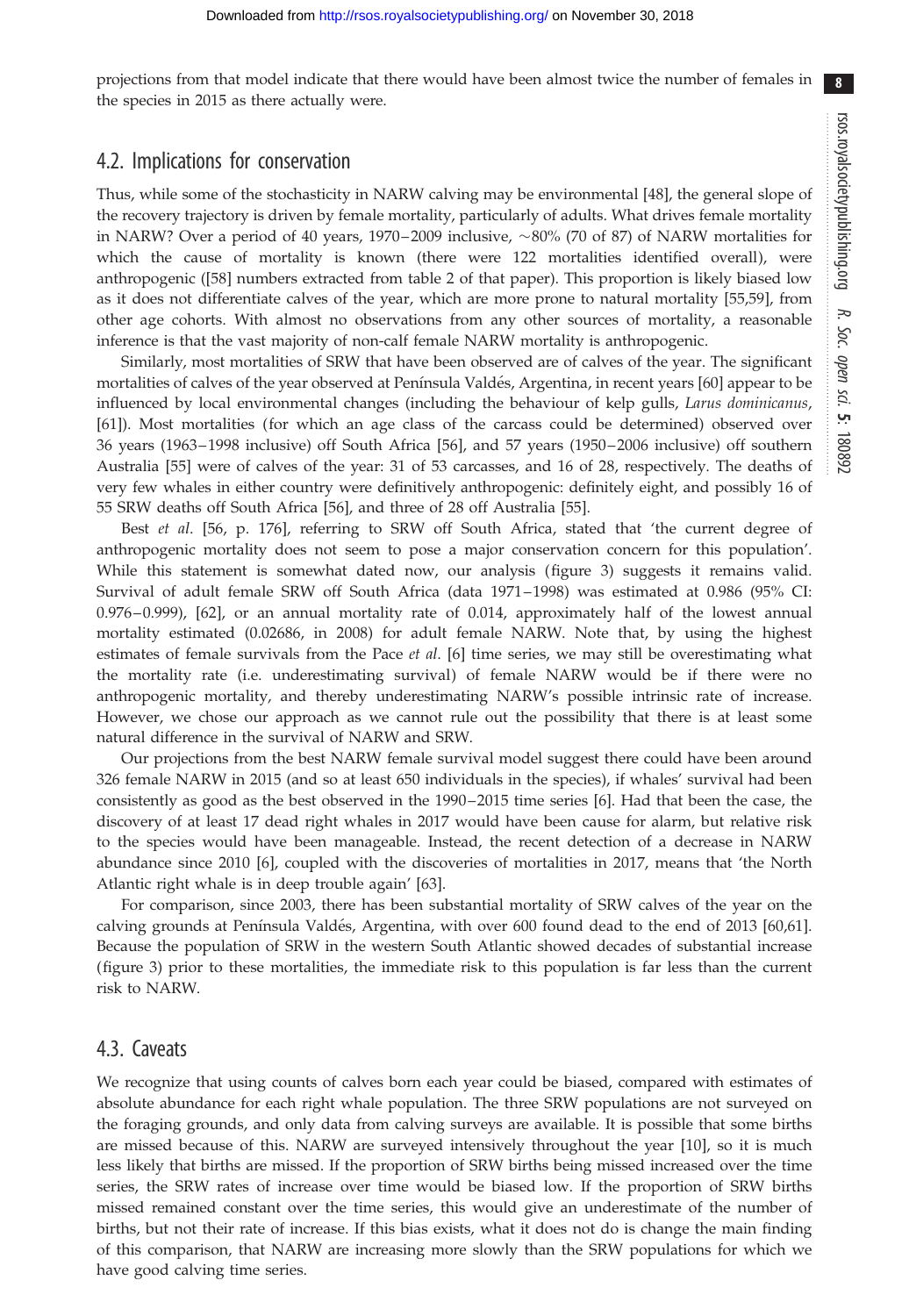Calf counts for right whales are collected in a similar manner at all four sites, so making direct comparisons with one analysis, as presented here, is superior to comparing rates of increase calculated using different methods [\[3\]](#page-9-0). Is it possible to compare a time series of calf counts with an independent time series of abundance estimates for right whales? Estimates of SRW abundance are extrapolated from the abundance of calves [[23\]](#page-10-0). The only population for which there is a comparable, independent, published time series of mark – resight abundance estimates to compare with calf counts is NARW. A 26-year increase (1990 –2015, [\[6\]](#page-9-0)) from 270 [[6](#page-9-0)] at the point estimate of increase from the calving index (i.e. 1.98%/year) gives an estimate of 450 whales  $[(1.0198^{26}) \times 270]$ . This estimate lies inside the 95% credible intervals of the abundance estimate for 2015 (444–471, [[6](#page-9-0)]), demonstrating that the NARW calving time series is a reliable estimator of this species' trajectory over time.

A second caveat is that the values used in our population projection model for NARW population matrix were from observed data from the existing NARW time series. When using those values for the best NARW female survival we assume that the year with best survival values was one when anthropogenic impacts were minimized. In 2008, a year when the probability of photographically identifying each NARW was 94–95% (see [\[6\]](#page-9-0), electronic supplementary material), there were no detected anthropogenic mortalities of NARW, and no mortalities for which the cause of death could not be determined [\[64](#page-11-0)]. The three mortalities detected in 2008 were all neonates that died of natural causes (A Henry 2018, personal communication). Although it is possible that our estimate of a maximum rate of increase for NARW is biased low, it is from a year when anthropogenic impacts of NARW survival seem at their lowest in the time series, and so the closest to what might be 'natural'.

A third caveat is that some populations of SRW—those off southeastern Australian and Chile/Peru are not recovering as rapidly as those off eastern South America, southern Africa, southwest Australia and the Auckland Islands/New Zealand. The reasons for these populations' relatively poor recovery are unclear but require assessment.

# 5. Conclusion

NARW have increased in abundance since 1990 at approximately 2% per year (including the decline in abundance observed since 2010), or approximately a third of the rate of increase demonstrated by at least three populations of their sister species, SRW. Projection models based on the best annual estimates of survival recorded for NARW suggest that they could increase at least 4% per year, over twice that observed. Elasticity analysis shows that adult female mortality is the key driver of the species' rate of change, and necropsy data over decades demonstrate that deaths of non-calf NARW are almost entirely due to anthropogenic causes.

Most studies of baleen whale conservation concentrate specifically on the one population of interest, and NARW are no exception to this norm. There are now multiple populations of some species of baleen whale for which times series of abundance are available [[2](#page-9-0)]. A meta-analysis of recovery of humpback populations suggests differences in rates of recovery for those whales in the Northern and Southern Hemispheres [[3](#page-9-0)]. Such comparisons can offer a broader context to our understanding of the recovery of particular species or populations. In this instance, by comparing NARW's recovery with multiple populations of SRW, we can make relatively strong inference that NARW recovery is unusually slow. Further, by coupling that analysis with our model projecting what NARW could do, given the best survival and calving rates that this species has demonstrated, we can address the question posed at the start of this paper: are these differences in recovery due to ongoing anthropogenic impacts or intrinsic ecological factors? Our results indicate that it is likely that NARW's maximum intrinsic rate of increase is less than that of SRW. However, we can conclude that anthropogenic mortality has limited the recovery of NARW, and that baseline conditions prior to their decline (post-2010) were already jeopardizing NARW recovery. Had NARW increased at the annual rate at which they are capable, the species' numbers would be almost double what they are now, and their current emergency would not be so dire.

Ethics. Aerial surveys of calving areas in US waters were conducted under US National Marine Fisheries Service permits 716 and 1014. Permits for surveys in Argentina were issued annually by the Dirección de Fauna y Flora Silvestre and the Subsecretaría de Turismo y Areas Protegidas of Chubut Province, Argentina. Aerial surveys conducted in South African waters have been carried out under permits in terms of South African legislation and granted by the relevant authorities, including reserve area management authorities. Surveys off south-western Australia have been conducted under permits from the Parks and Wildlife Service of Western Australia.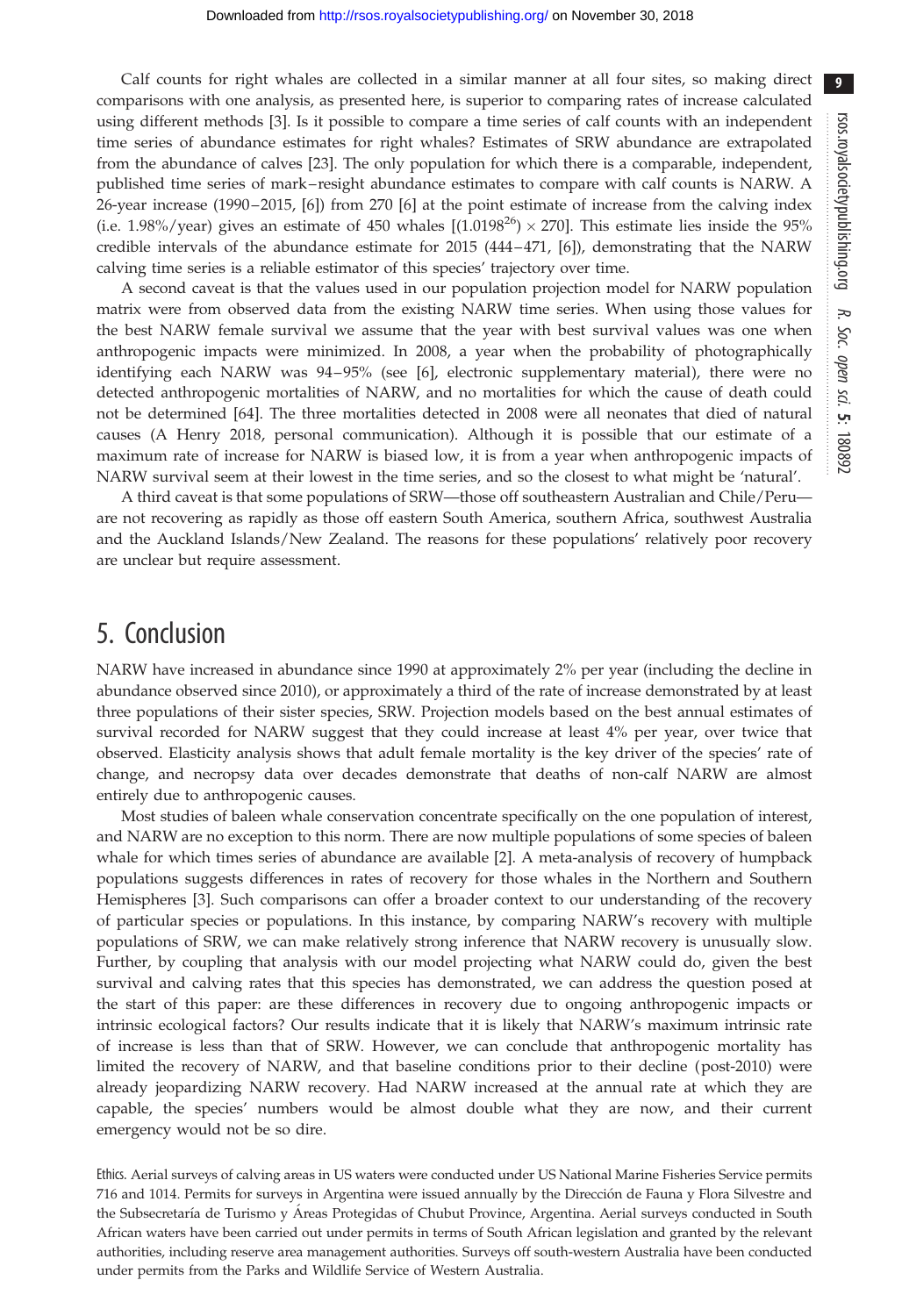<span id="page-9-0"></span>Data accessibility. The dataset and code supporting this article have been uploaded as part of the electronic supplementary material.

Authors' contributions. P.C. conceived the paper; C.C. provided data and ideas for proof of concept; P.H., J.B., P.B., K.R.G., K.F., V.R. and E.V. collected, archived, and provided calving data; P.C. analysed the data with input from R.M.P.; P.C. wrote the manuscript with contributions from all authors. All living authors contributed critically to the drafts and gave final approval for publication.

Competing interests. We have no competing interests.

Funding. The North Atlantic Right Whale Catalog is maintained with support from ongoing contracts from NOAA Fisheries. J.B. has been funded since at least 1993 by various Australian Government Environment Agencies, since 2015 the National Environment Marine Sciences Program, Marine Diversity Hub. K.F. thanks the Island Foundation for support during the collection of the South African aerial survey data between 2012 and 2015. Various institutions funded the South African aerial surveys over the data collection period, including Moby Dick Rum, Exclusive Trust, the Island Foundation, the National Research Foundation, members of the Offshore Petroleum Association of South Africa and the International Whaling Commission. The Brazilian Right Whale Catalog have been supported by several companies through funding to Projeto Baleia Franca, in particular PETROBRAS Brazilian Oil Company and Santos Brasil Company. V.R. thanks the many individuals and non-profit organizations who funded the 47 years of aerial surveys of the Argentine right whales, in particular Sarah Haney for her support in many of our lean years. V.R.'s research permits were issued annually by the Dirección de Fauna y Flora Silvestre and the Subsecretaría de Turismo y Áreas Protegidas of Chubut Province, Argentina.

Acknowledgements. P.H., P.C. and R.M.P. thank the dedicated Catalog team at the Anderson Cabot Center at the New England Aquarium and the North Atlantic Right Whale Consortium for managing and providing access to the North Atlantic right whale data. J.B. thanks Jenny Schmidt, Andrew Halsall (long-term pilot/observers), Prof Phil Hammond (trend analysis) and Dr Mike Double (data analysis and other assistance). K.F. thanks Dr Keiko Sekiguchi, Dr Desray Reeb, Mr Michael Meÿer, Mr Mark Samson, Dr Simon Elwen, Ms Ines Ferreira, Dr L Karczmarski, Ms Ingrid Peters and Ms Meredith Thornton for their participation as observers in the South African aerial surveys. K.R.G. thanks the research team of Projeto Baleia Franca and invited photographers who helped data collection. V.R. thanks John Atkinson, Roger Payne and other researchers and photographers for their invaluable work during aerial surveys of the Península Valdés right whales and the hundreds of others who have assisted in data analysis since 1971. We thank Denise Greig, Sean Hayes, Scott Kraus, Julie van der Hoop, and an anonymous reviewer for providing comments that improved this paper. Vale John Bannister, who left us while this manuscript was in review. The findings and conclusions in the paper are those of the authors and do not necessarily represent the views of the National Marine Fisheries Service, NOAA.

# References

- 1. Roman J et al. 2014 Whales as marine ecosystem engineers. Front. Ecol. Environ. 12, 377– 385. ([doi:10.1890/130220\)](http://dx.doi.org/10.1890/130220)
- 2. Thomas PO, Reeves RR, Brownell Jr RL. 2015 Status of the world's baleen whales. Mar. Mamm. Sci. 32, 682-734. ([doi:10.1111/mms.](http://dx.doi.org/10.1111/mms.12281) [12281](http://dx.doi.org/10.1111/mms.12281))
- 3. Wedekin L, Engel M, Andriolo A, Prado P, Zerbini A, Marcondes M, Kinas P, Simões-Lopes P. 2017 Running fast in the slow lane: rapid population growth of humpback whales after exploitation. Mar. Ecol. Prog. Ser. 575, 195– 206. ([doi:10.3354/meps12211](http://dx.doi.org/10.3354/meps12211))
- Wade PR et al. 2010 The world's smallest whale population? Biol. Lett. 7, 83– 85. [\(doi:10.1098/](http://dx.doi.org/10.1098/rsbl.2010.0477) [rsbl.2010.0477\)](http://dx.doi.org/10.1098/rsbl.2010.0477)
- 5. Rosel P, Wilcox L. 2014 Genetic evidence reveals a unique lineage of Bryde's whales in the northern Gulf of Mexico. Endanger. Species Res. 25, 19 – 34. ([doi:10.3354/esr00606](http://dx.doi.org/10.3354/esr00606))
- 6. Pace III RM, Corkeron PJ, Kraus SD. 2017 Statespace mark-recapture estimates reveal a recent decline in abundance of North Atlantic right whales. Ecol. Evol. 7, 8730 – 8741. [\(doi:10.1002/](http://dx.doi.org/10.1002/ece3.3406) [ece3.3406](http://dx.doi.org/10.1002/ece3.3406))
- 7. Lavery TJ, Roudnew B, Seymour J, Mitchell JG, Smetacek V, Nicol S. 2014 Whales sustain fisheries: blue whales stimulate primary

production in the Southern Ocean. Mar. Mamm. Sci. 30, 888– 904. ([doi:10.1111/mms.12108](http://dx.doi.org/10.1111/mms.12108))

- 8. Roman J, Nevins J, Altabet M, Koopman H, McCarthy J. 2016 Endangered Right whales enhance primary productivity in the Bay of Fundy. PLoS ONE 11, e0156553. [\(doi:10.1371/](http://dx.doi.org/10.1371/journal.pone.0156553) [journal.pone.0156553\)](http://dx.doi.org/10.1371/journal.pone.0156553)
- 9. Notarbartolo di Sciara G, Politi E, Bayed A, Beaubrun P-C, Knowlton A. 1998 A winter cetacean survey off southern Morocco, with a special emphasis on Right whales. Rep. Inter. Whal. Commn. **48**, 547-551.
- 10. Kraus SD, Rolland RR 2007 The urban whale. Cambridge, MA: Harvard University Press.
- 11. Ovsyanikova E et al. 2015 Opportunistic sightings of the endangered North Pacific right whales (Eubalaena japonica) in Russian waters in 2003 – 2014. Mar. Mamm. Sci. 31, 1559 – 1567. [\(doi:10.1111/mms.12243\)](http://dx.doi.org/10.1111/mms.12243)
- 12. Carroll EL, Baker CS, Watson M, Alderman R, Bannister J, Gaggiotti OE, Gröcke DR, Patenaude N, Harcourt R. 2015 Cultural traditions across a migratory network shape the genetic structure of southern right whales around Australia and New Zealand. Sci. Rep. 5, 16182. ([doi:10.1038/](http://dx.doi.org/10.1038/srep16182) [srep16182](http://dx.doi.org/10.1038/srep16182))
- 13. Camara IG, Palazzo JT. 1985 New information on the presence of Eubalaena australis in the south

of Brazil. In Primera Reunion de Trabajo de Expertos Mamferos acuaticos America del Sur, Buenos Aires, June 1984. Buenos Aires, Argentina: Comite Organizador de la Reunion.

- 14. Best PB, Payne R, Rowntree V, Palazzo JT, Both MDC. 1993 Long-range movements of South Atlantic right whales, Eubalaena australis. Mar. Mamm. Sci. 9, 227– 234. [\(doi:10.1111/j.1748-](http://dx.doi.org/10.1111/j.1748-7692.1993.tb00451.x) [7692.1993.tb00451.x\)](http://dx.doi.org/10.1111/j.1748-7692.1993.tb00451.x)
- 15. Best PB. 1990 Trends in the inshore right whale population off South Africa, 1969-1987. Mar. Mamm. Sci. 6, 93-108. [\(doi:10.1111/j.1748-](http://dx.doi.org/10.1111/j.1748-7692.1990.tb00232.x) [7692.1990.tb00232.x\)](http://dx.doi.org/10.1111/j.1748-7692.1990.tb00232.x)
- 16. Roux JP, Braby RJ, Best PB. 2015 Does disappearance mean extirpation? The case of right whales off Namibia. Mar. Mamm. Sci. 31, 1132 – 1152. [\(doi:10.1111/mms.12213\)](http://dx.doi.org/10.1111/mms.12213)
- 17. Bannister JL, Hammond PS, Double MC. 2016 Population trend in right whales off southern Australia 1993 – 2015. Paper SC/66b/BRG/09 presented to the IWC Scientific Committee, May 2016. See [http://www.iwc.int.](http://www.iwc.int)
- 18. Jackson JA, Carroll EL, Smith TD, Zerbini AN, Patenaude NJ, Baker CS. 2016 An integrated approach to historical population assessment of the great whales: case of the New Zealand southern right whale. R. Soc. open sci. 3, 150669. [\(doi:10.1098/rsos.150669](http://dx.doi.org/10.1098/rsos.150669))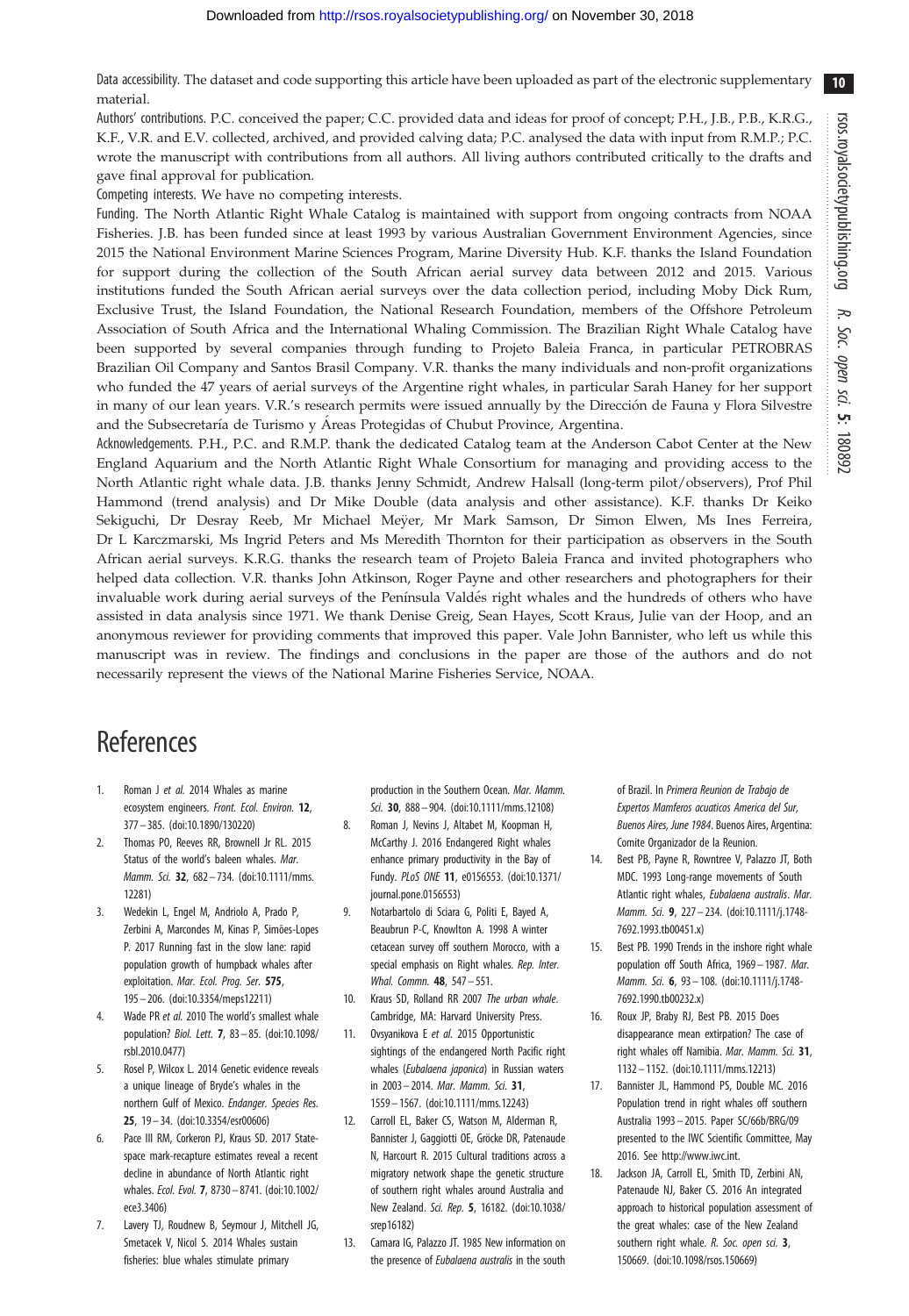- <span id="page-10-0"></span>19. Watson M, Westhorpe I, Bannister J, Hedley S, Harcourt R. 2013 Final report on the assessment of numbers and distribution of southern right whales in Southeast Australia. Report to the Australian Marine Mammal Centre.
- 20. Vernazzani BG, Cabrera E, Brownell Jr RL. 2013 Eastern South Pacific southern right whale photo-identification catalog reveals behavior and habitat use patterns. Mar. Mamm. Sci. 30, 389-398. [\(doi:10.1111/mms.](http://dx.doi.org/10.1111/mms.12030) [12030\)](http://dx.doi.org/10.1111/mms.12030)
- 21. Barendse J, Best PB. 2014 Shore-based observations of seasonality, movements, and group behavior of southern right whales in a nonnursery area on the South African west coast. Mar. Mamm. Sci. 30, 1358-1382. ([doi:10.1111/mms.12116\)](http://dx.doi.org/10.1111/mms.12116)
- 22. Cooke JG, Rowntree VJ, Payne R. 2001 Estimates of demographic parameters for southern right whales (Eubalaena australis) observed off Península Valdés, Argentina. J. Cetacean Res. Manage. 2, 125– 132.
- 23. Cooke J, Rowntree V, Sironi M. 2015 Southwest Atlantic right whales: interim updated population assessment from photo-id collected at Península Valdéz, Argentina. Paper SC/66a/BRG/23 presented to the IWC Scientific Committee, May 2015. See [http://](http://www.iwc.int) [www.iwc.int](http://www.iwc.int).
- 24. Findlay KP, Thornton MT, Peters IT, Best PB. 2015 Report of the 2014 Mammal Research Institute Whale Unit Southern right whale survey, Nature's Valley to Muizenberg, South Africa. Paper SC/66a/BRG/4 presented to the IWC Scientific Committee, May 2015. See [http://](http://www.iwc.int) [www.iwc.int](http://www.iwc.int).
- 25. Charlton CM. 2017 Population demographics of southern right whales (Eubalaena australis) in Southern Australia. PhD Thesis, Centre for Marine Science and Technology, Curtin University.
- 26. Carroll EL, Childerhouse SJ, Fewster RM, Patenaude NJ, Steel D, Dunshea GJ, Boren L, Baker CS. 2013 Accounting for female reproductive cycles in a superpopulation capture-recapture framework, Ecol. Appl. 23, 1677 – 1690. ([doi:10.1890/12-1657.1\)](http://dx.doi.org/10.1890/12-1657.1)
- 27. Davidson AR, Rayment W, Dawson SM, Webster T, Slooten E. 2017 Estimated calving interval for the New Zealand southern right whale (Eubalaena australis). N. Z. J. Mar. Freshwater Res. 52, 372– 382. ([doi:10.1080/00288330.](http://dx.doi.org/10.1080/00288330.2017.1397034) [2017.1397034](http://dx.doi.org/10.1080/00288330.2017.1397034))
- 28. Caswell H. 2001 Matrix population models, 2nd edn. Sunderland, MA: Sinauer Associates Inc.
- 29. Garrison LP. 2007 The big picture: modeling right whales in space and time. In The urban whale (eds SD Kraus, RR Rolland), pp. 460– 487. Cambridge, MA: Harvard University Press.
- 30. R Core Team. 2017 R: a language and environment for statistical computing. Vienna, Austria: R Foundation for Statistical Computing. See<https://www.R-project.org/>
- 31. Venables WN, Ripley BD. 2002 Modern applied statistics with S, 4th edn. New York, NY: Springer.
- 32. Wickham H. 2009 ggplot2: Elegant graphics for data analysis. J. Stat. Softw. 35, 65-88.
- 33. Horikoshi M, Tang Y. 2016 ggfortify: Data Visualization Tools for Statistical Analysis Results. See [https://CRAN.R-project.org/](https://CRAN.R-project.org/package=ggfortify) [package=ggfortify](https://CRAN.R-project.org/package=ggfortify).
- 34. Tang Y, Horikoshi M, Li W. 2016 ggfortify: Unified interface to visualize statistical result of popular R packages. R J. 8.2, 478– 489.
- 35. Lüdecke D. 2018 sjPlot: Data Visualization for Statistics in Social Science. R package version 2.4.1. See [https://CRAN.R-project.org/](https://CRAN.R-project.org/package=sjPlot) [package=sjPlot](https://CRAN.R-project.org/package=sjPlot).
- 36. De Rosario-Martinez H. 2015 phia: Post-hoc interaction analysis. R package version 0.2-1. See<https://CRAN.R-project.org/package=phia>.
- 37. Benjamini Y, Hochberg Y. 1995 Controlling the false discovery rate: a practical and powerful approach to multiple testing. J. R. Stat. Soc. B 57, 289– 300. ([doi:10.2307/2346101](http://dx.doi.org/10.2307/2346101))
- 38. Kraus SD, Pace III RM, Frasier TR. 2007 High investment, low return: the strange case of reproduction in Eubalaena glacialis. In The urban whale (eds SD Kraus, RR Rolland), pp. 172– 199. Cambridge, MA: Harvard University Press.
- 39. Brandão A, Best PB, Butterworth DS. 2011 Monitoring the recovery of the southern right whale in South African waters. Paper SC/S11/ RW18 presented to the IWC Scientific Committee, May 2011. See<http://www.iwc.int>.
- 40. Crouse DT, Crowder LB, Caswell H. 1987 A stage-based population model for Loggerhead Sea Turtles and implications for conservation. Ecology 68, 1412 – 1423. [\(doi:10.](http://dx.doi.org/10.2307/1939225) [2307/1939225\)](http://dx.doi.org/10.2307/1939225)
- 41. Cooke JG, Rowntree VJ. 2003 Analysis of interannual variation in reproductive success of South Atlantic right whales (Eubalaena australis) from photo-identifications of calving females observed off Península Valdés, Argentina, during 1971-2000. Paper SC/55/O23 presented to the IWC Scientific Committee, May 2003. See<http://www.iwc.int>.
- 42. Soetaert K. 2017 diagram: Functions for Visualising Simple Graphs (Networks), Plotting Flow Diagrams. R package version 1.6.4. See [https://CRAN.R-project.org/package=diagram.](https://CRAN.R-project.org/package=diagram)
- 43. Stubben, CJ, Milligan BG. 2007 Estimating and analyzing demographic models using the popbio package in R. J. Stat. Softw. 22, 11. ([doi:10.18637/jss.v022.i11\)](http://dx.doi.org/10.18637/jss.v022.i11)
- 44. Stott I, Hodgson D, Townley S. 2016 popdemo: Demographic Modelling Using Projection Matrices. *R package version 0.2-3*. See [https://](https://CRAN.R-project.org/package=popdemo) [CRAN.R-project.org/package=popdemo](https://CRAN.R-project.org/package=popdemo)
- 45. Rosenbaum HC et al. 2000 World-wide genetic differentiation of Eubalaena: questioning the number of right whale species. Mol. Ecol. 9, 1793 – 1802. [\(doi:10.1046/j.1365-294x.2000.](http://dx.doi.org/10.1046/j.1365-294x.2000.01066.x) [01066.x\)](http://dx.doi.org/10.1046/j.1365-294x.2000.01066.x)
- 46. Rolland RM, Schick RS, Pettis HM, Knowlton AR, Hamilton PK, Clark JS, Kraus SD. 2016 Health of North Atlantic right whales Eubalaena glacialis over three decades: from individual health to demographic and population health trends. Mar. Ecol. Prog. Ser. 542, 265– 282. ([doi: 10.](http://dx.doi.org/10.3354/meps11547) [3354/meps11547\)](http://dx.doi.org/10.3354/meps11547)
- 47. Lockyer C. 1986 Body fat condition in Northeast Atlantic Fin Whales, Balaenoptera physalus, and its relationship with reproduction and food

resource. Can. J. Fish. Aquat. Sci. 43, 142-147. [\(doi: 10.1139/f86-015\)](http://dx.doi.org/10.1139/f86-015)

- 48. Christiansen F, Vivier F, Charlton C, Ward R, Amerson A, Burnell S, Bejder L 2018 Maternal body size and condition determine calf growth rates in southern right whales. Mar. Ecol. Prog. Ser. 592, 267– 281. ([doi:10.3354/](http://dx.doi.org/10.3354/meps12522) [meps12522](http://dx.doi.org/10.3354/meps12522))
- 49. Meyer-Gutbrod EL, Greene CH. 2018 Uncertain recovery of the North Atlantic right whale in a changing ocean. Glob. Change. Biol. 24, 455– 464. [\(doi: 10.1111/gcb.13929](http://dx.doi.org/10.1111/gcb.13929))
- 50. Seyboth E, Groch KR, Dalla Rose L, Reid, K, Secchi E. 2016 Southern right whale (Eubalaena australis) reproductive success is influenced by krill (Euphausia superba) density and climate. Sci. Rep. 6, 28205. ([doi:10.1038/srep28205](http://dx.doi.org/10.1038/srep28205))
- 51. Leaper R, Cooke J, Trathan P, Reid K, Rowntree V, Payne R. 2006 Global climate drives southern right whale (*Eubalaena australis*) population dynamics. Biol. Lett. 2, 289– 292. ([doi:10.1098/](http://dx.doi.org/10.1098/rsbl.2005.0431) [rsbl.2005.0431](http://dx.doi.org/10.1098/rsbl.2005.0431))
- 52. Monsarrat S, Pennino MG, Smith TD, Reeves RR, Meynard CN, Kaplan DM, Rodrigues ASL. 2016 A spatially explicit estimate of the prewhaling abundance of the endangered North Atlantic right whale. Conserv. Biol. 30, 783– 791. [\(doi:10.1111/cobi.12664\)](http://dx.doi.org/10.1111/cobi.12664)
- 53. van der Hoop J, Corkeron P, Moore M. 2016 Entanglement is a costly life-history stage in large whales. Ecol. Evol. 7, 92– 106. [\(doi:10.](http://dx.doi.org/10.1002/ece3.2615) [1002/ece3.2615\)](http://dx.doi.org/10.1002/ece3.2615)
- 54. Knowlton A, Hamilton P, Marx M, Pettis H, Kraus S. 2012 Monitoring North Atlantic right whale Eubalaena glacialis entanglement rates: a 30 yr retrospective. Mar. Ecol. Prog. Ser. 466, 293– 302. [\(doi:10.3354/meps09923\)](http://dx.doi.org/10.3354/meps09923)
- 55. Kemper K, Coughran D, Warneke R, Pirzl R, Watson M, Gales R, Gibbs S. 2008 Southern right whale (Eubalaena australis) mortalities and human interactions in Australia, 1950 – 2006. J. Cetacean Res. Manage.  $10$ ,  $1 - 8$ .
- 56. Best PB, Peddemors VM, Cockcroft VG, Rice N. 2001 Mortalities of right whales and related anthropogenic factors in South African waters, 1963 – 1998. J Cetacean Res. Manage. (Spec. Iss). 2, 171– 176.
- 57. Fujiwara M, Caswell H. 2001 Demography of the endangered North Atlantic right whale. Nature 414, 537– 541. ([doi:10.1038/35107054](http://dx.doi.org/10.1038/35107054))
- 58. van der Hoop JM et al. 2012 Assessment of management to mitigate anthropogenic effects on large whales. Conserv. Biol. 27, 121– 133. [\(doi:10.1111/j.1523-1739.2012.01934.x\)](http://dx.doi.org/10.1111/j.1523-1739.2012.01934.x)
- 59. Moore MJ, Knowlton AR, Kraus SD, McLellan, WA, Bonde RK. 2004 Morphometry, gross morphology and available histopathology in North Atlantic right whale (Eubalaena glacialis) mortalities (1970 – 2002). J. Cetacean Res. Manage. **6**, 199 - 214.
- 60. Rowntree VJ et al. 2013 Unexplained recurring high mortality of southern right whale Eubalaena australis calves at Península Valdés, Argentina. Mar. Ecol. Prog. Ser. 493, 275 – 289. [\(doi:10.3354/meps10506\)](http://dx.doi.org/10.3354/meps10506)
- 61. Marón CF, Beltramino L, Di Martino M, Chirife A, Seger J, Uhart M, Sironi M, Rowntree VJ. 2015 Increased wounding of southern right whale